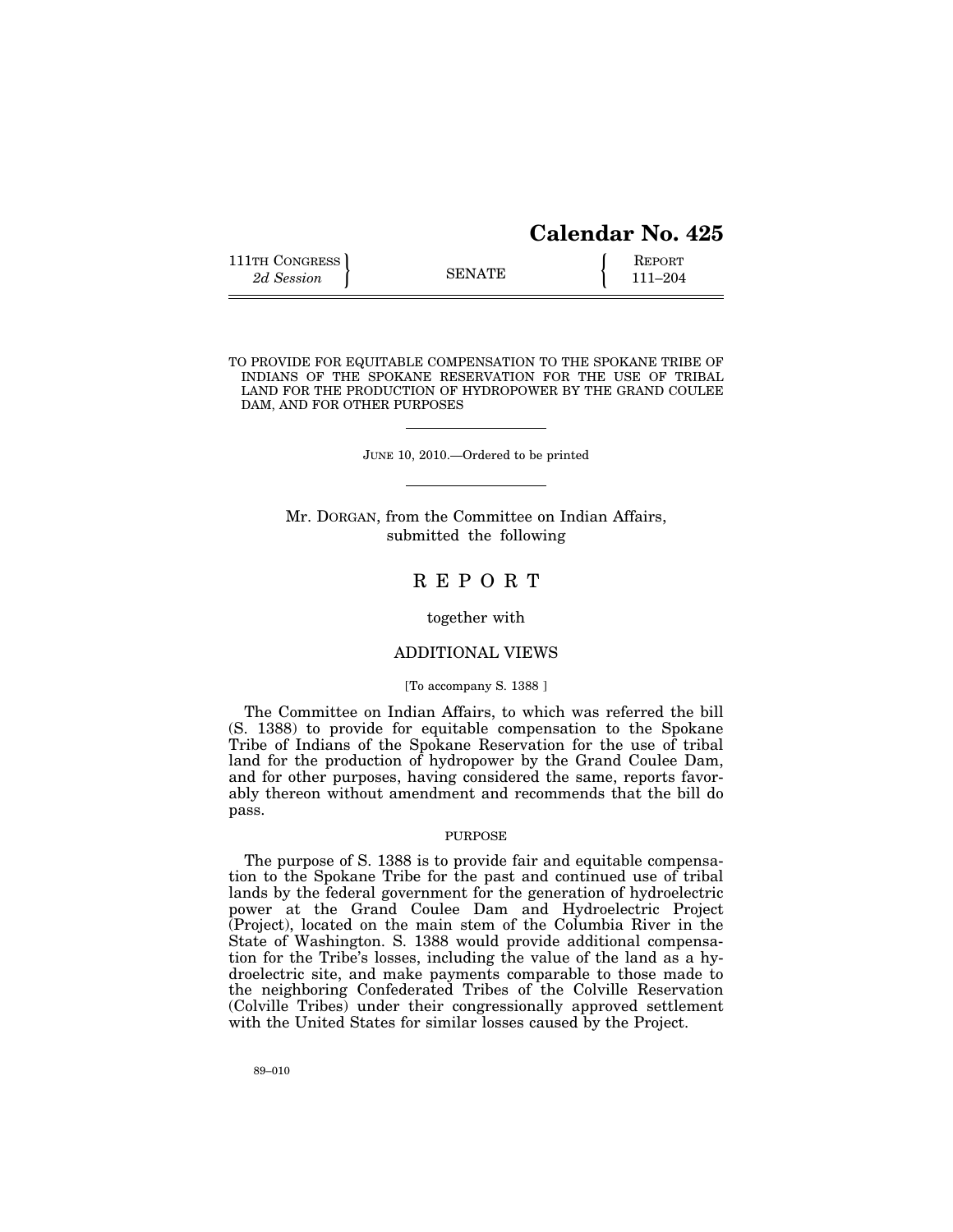# BACKGROUND

### *I. Planning and construction of Grand Coulee Dam*

Planning for the construction of the Project began during the period from 1927 to 1931, when the Army Corps of Engineers (Corps), at the direction of Congress, investigated the Columbia River and its tributaries to identify sites at which dams could be constructed to produce hydroelectric power at low cost. The Corps recommended that dams be constructed at a number of sites, including the current site of the Project, located on the main stem of the Columbia River in the State of Washington.

The Corps recommended that the construction of the Project be undertaken by local governments or private utilities under the authority of the Federal Power Act, 16 U.S.C. §§ 791a et seq. (FPA). If the Project had been constructed by a local government or a private utility, section 10(e) of the FPA  $(16 \text{ U.S.C. } §803(e))$  would have required that the non-federal licensees pay the Tribe a reasonable annual charge, subject to the approval of the Tribe, for the use of its land to generate hydropower. In 1933, a non-federal entity was issued a preliminary permit to construct a hydroelectric project at the current site of the Project by the Federal Power Commission.

Several years later, however, the Federal government assumed control of the project. Consequently, the FPA did not ultimately apply to the Project because federal dams are not subject to licensing pursuant to the FPA. This included section 10(e) of the FPA which would have provided compensation to the Tribe for the use of its lands by a non-federal licensee.

#### *II. Payment of compensation to tribes*

As a part of constructing the Project, under the Act of June 29, 1940, Congress granted to the United States "all the right, title, and interest of the Indians in and to the tribal and allotted lands within the Spokane and Colville Reservations . . . as may be designated therefor by the Secretary of the Interior from time to time. ."<sup>1</sup> The Act also recognized that the Spokane Tribe and the Colville Tribes had compensable interests that would be injured by the Project. These interests included the development of hydroelectric power by the tribes, a salmon fishery vital to the tribes which would be destroyed by project construction, and the inundation of tribal lands already identified as potential hydroelectric power sites. The Act provided that the Secretary of the Interior was to determine an amount of "just and equitable compensation for the tribal lands taken." $2$ 

Pursuant to the Secretary of the Interior's determination under the Act of June 29, 1940, the Tribe was paid \$4,700 in compensation and the Colville Tribes were paid \$63,000. On two occasions, October 2, 2003, and May 15, 2008, the Committee received testimony that the original payments made to the tribes, \$4,700 and \$63,000 respectively, were not adequate compensation. The testimony emphasized requirement of the Act of June 29, 1940, that the tribes were to be provided ''just and equitable compensation.'' The

<sup>1</sup>See 16 U.S.C. § 835d–h. 2See 16 U.S.C. § 835e.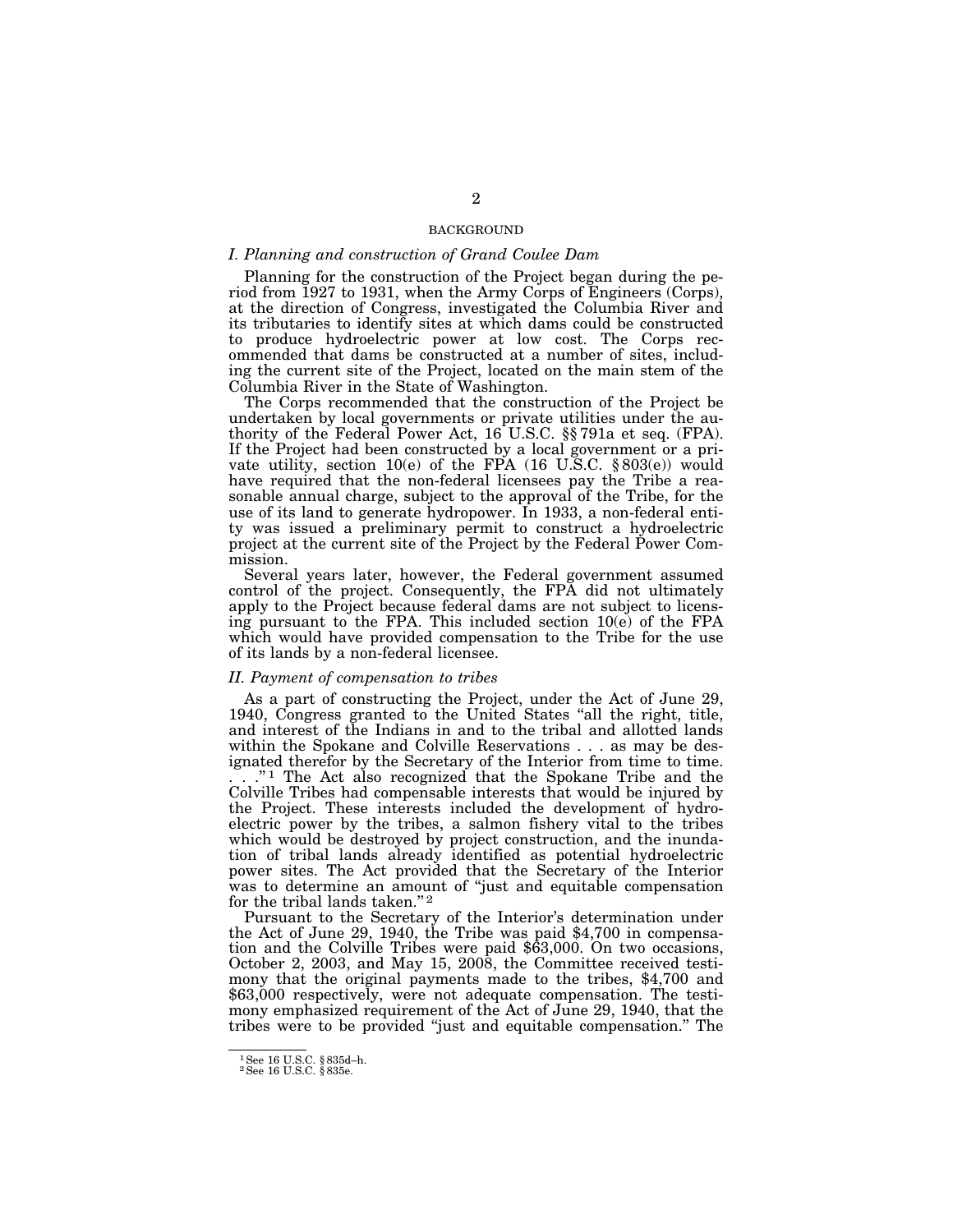testimony also noted the decades of lost compensation to the tribes because the Project had not been licensed by a non-federal entity under the FPA.

#### *III. Claims for compensation before the Indian Claims Commission*

Both the Spokane Tribe and the Colville Tribes asserted various claims before the Indian Claims Commission (ICC) under the Indian Claims Commission Act of 1946, Pub. L. 79–726 (ICCA). The ICCA included a requirement that all claims be filed within five years of the passage of the ICCA. Neither tribe asserted claims specifically related to the Project prior to the expiration of the ICCA's five year statute of limitations.

However, after the ICCA's statute of limitations had run, the Colville Tribes asserted specific claims related to the Project. In 1956, the Colville Tribes' original ICC claim was divided into four separate claims, at that time, the Colville Tribes added specific fishery and hydropower claims to their original claim. Twenty years later, in 1976, the ICC ruled on the addition of these more specific claims. The ICC ruled that the Colville Tribes could amend their original claim even though the ICCA's five year statute of limitations had run. The ICC determined that the Colville Tribes specific hydropower claims could "relate back" to the filing of their more general original claims and would not be barred by the ICCA statute of limitations.<sup>3</sup>

Litigation over the Colville Tribes additional claims continued until 1992, when the United States Court of Appeals for the Federal Circuit finally held that the ICCA's ''fair and honorable dealings'' standard allowed the Colville Tribes to pursue its hydropower related claims against the United States.<sup>4</sup> This decision led to negotiations between the Colville Tribes and the United States to settle the claims. In 1994, Congress ratified a settlement agreement between the Colville Tribes and the United States providing for payment of \$53,000,000 million in damages and annual installments of \$15,250,000 in perpetuity, adjusted annually based on revenues from the sale of hydroelectric power generated by the Project.<sup>5</sup> The fiscal year 2008 annual payment to the Colville Tribes for the sale of hydroelectric power generated by Project was \$18.2 million.

Meanwhile, the Spokane Tribe did not attempt to amend its original ICC claims with more specific claims after the ICCA's statute of limitations had run. And, in 1967, the Spokane Tribe settled its ICCA claims. The Spokane Tribe settled its various ICC claims (in 1967) long before the ICC ruled (in 1976) that the Colville Tribes and other tribes could amend their claims even though the ICCA statute of limitations had run. The Spokane Tribe also settled long before the federal courts held (in 1992) that these claims could be pursued against the United States under the ''fair and honorable dealings'' standard of the ICCA.

None of the Spokane Tribes settled claims specifically addressed the loss of compensation for the generation of hydroelectric power

 $^{3}$ Confederated Tribes of the Colville Reservation v. United States, 39 Ind. Cl. Comm. 159, 163 (Nov. 18, 1976).<br>  $^{4}$ Confederated Tribes of the Colville Reservation v. United States, 964 F. 2d 1102 (Fed. Cir.

<sup>1992).&</sup>lt;br>『Confederated Tribes of the Colville Reservation Grand Coulee Dam Settlement Act, Pub. L.<br>No. 103–436, 108 Stat. 4577 (Nov. 2, 1994) (Colville Tribes Settlement Act).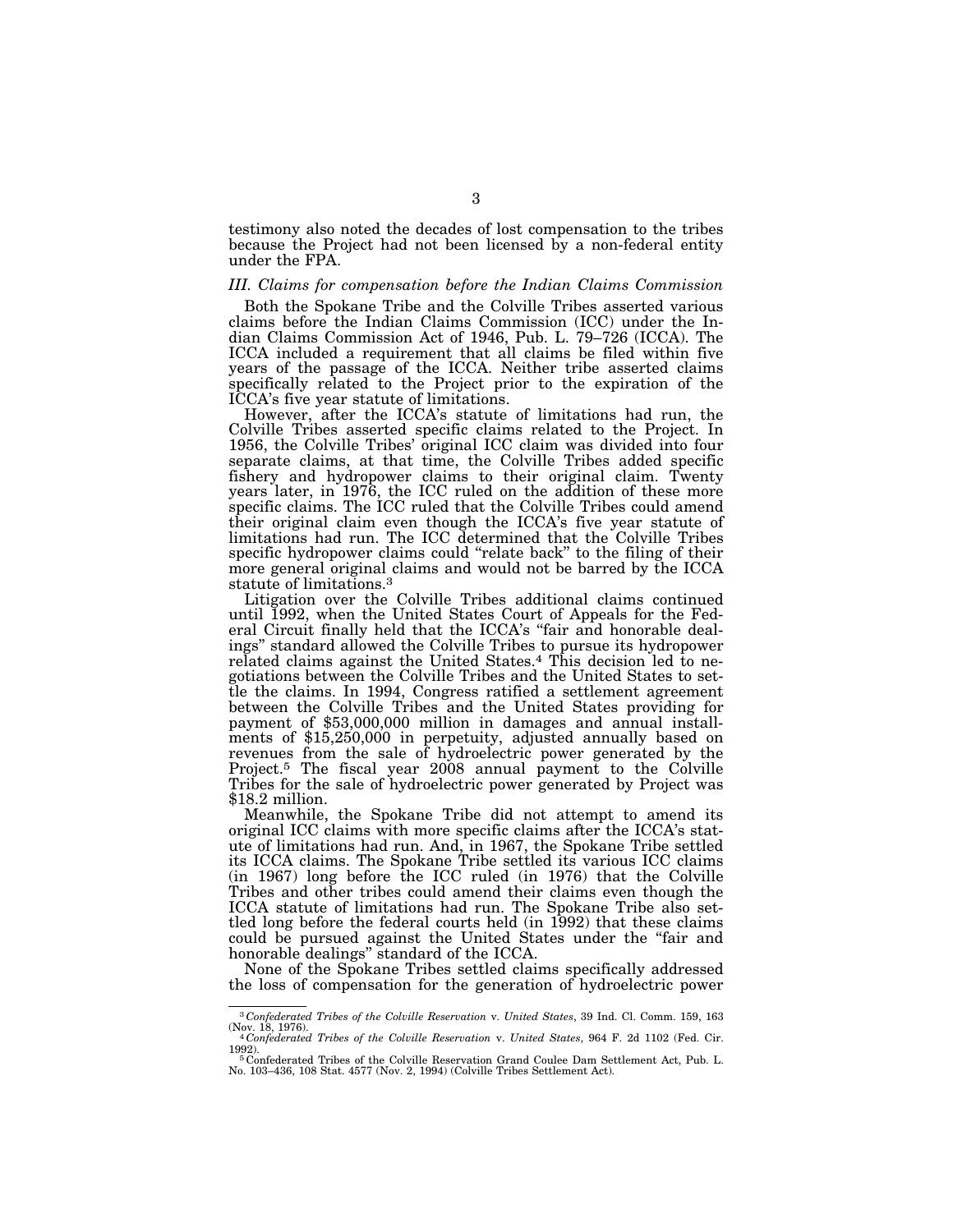by the Project. As the Tribe testified before the Committee,<sup>6</sup> when it settled its claims, it believed that the United States was still planning to appropriately compensate the Tribe as set out in the Act of June 29, 1940, which authorized the Project and required "just and equitable compensation for the tribal lands taken."<sup>7</sup>

#### *IV. Discussions to appropriately compensate the Spokane Tribe*

Numerous records, beginning in the 1930's and then again in the 1970's, support the Spokane Tribe's testimony that the United States was planning, albeit belatedly, to appropriately compensate the Tribe as required by the Act of June 29, 1940 authorizing the Project. These records include high-level agency discussions, Solicitor's Office Opinions and memoranda, interagency proposals and memoranda, congressional findings, hearings, and directives—including a Task Force Study from 1976 to 1980 at the direction of the Senate Committee on Appropriations, and negotiations with the two tribes regarding adequate compensation for the use of tribal lands to generate hydroelectric power by the Project.8 These historical and legal records often treat the legal basis for the Spokane Tribe's claim as having the same validity as the claims that the Colville Tribes litigated under the ICCA.

Based on these circumstances, the General Accounting Office (GAO) previously testified before the Committee that it would be reasonable to settle with the Spokane Tribe in the same manner as the settlement with the Colville Tribes. The GAO testified:

A reasonable case can be made to settle the Spokane tribe's case along the lines of the Colville settlement—a one-time payment for the U.S. Treasury for past lost payments for water power values and annual payments primarily from Bonneville [Power Administration]. Bonneville continues to earn revenues from Spokane reservation lands used to generate hydropower. However, unlike the Colville tribes, the Spokane tribe does not benefit from these revenues. The Spokane tribe does not benefit because it missed its filing opportunity before the Indian Claims Commission. At that time it was pursuing other avenues to win payments for the value of its land for hydropower. These efforts would ultimately fail. Without congressional action, it seems unlikely that a settlement for the Spokane tribe will occur.9

#### LEGISLATIVE HISTORY

Settlement bills relating to the Tribe's claims were introduced in the past five Congresses. At different times, some of these bills either passed the Senate or the House, but never in the same Congress. Bills were introduced in the 106th Congress (S. 1525 and H.R. 2664), in the 107th Congress (S. 2567 and H.R. 4859), in the 108th Congress (S. 1438 and H.R. 1753), in the 109th Congress (S.

<sup>6</sup> Hearing on S. 1080, H.R. 2120, S. 2494, H.R. 2963, S. 531 Before the S. Comm. on Indian Affairs, 110th Cong. 21 (2008) (written testimony of Richard Sherwood, Chairman, Spokane Tribe of Indians).<br> $7$  See 16 U.S.C. § 835e.

<sup>8</sup>See id.

<sup>&</sup>lt;sup>9</sup> Spokane Tribe of Indians of the Spokane Reservation Grand Coulee Dam Equitable Compensation Settlement Act: Hearing on S. 1438 Before the S. Comm. on Indian Affairs, 108th Cong. 64 (2003) (testimony of Robert A. Robert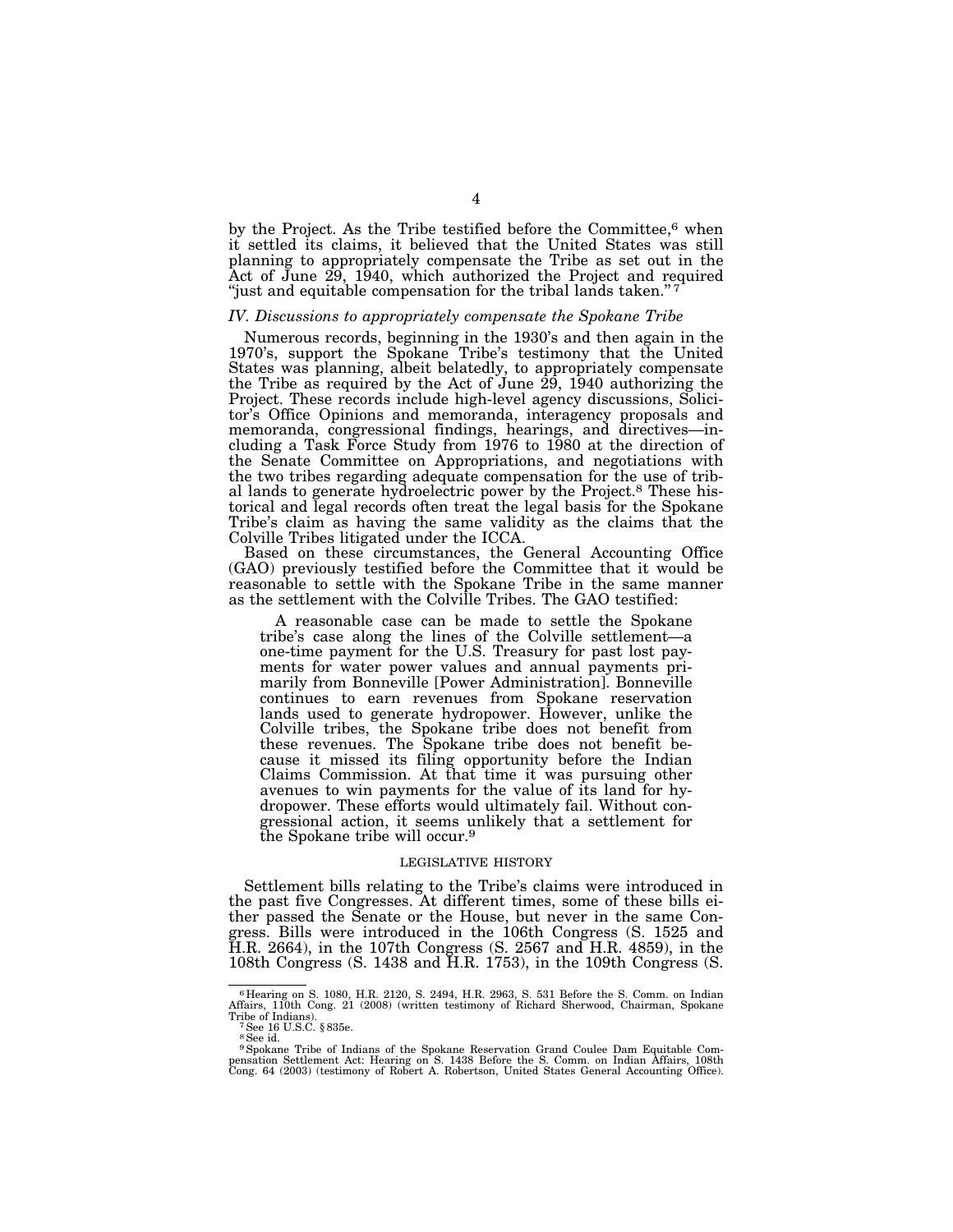881 and H.R. 1797) and in the 110th Congress (S. 2494 and H.R. 6547). In the 111th Congress, Senator Cantwell introduced S. 1388 for herself and Senator Murray on June 25, 2009.

Three hearings have been held on the Tribe's compensation bills. On October 2, 2003, the Senate Committee on Indian Affairs held a hearing on S. 1438, and on the same date, the Water and Power Subcommittee of the House Committee on Natural Resources held a hearing on H.R. 1753. On May 15, 2008, the Senate Committee on Indian Affairs held a hearing on S. 2494.

On some of these occasions, the Committee received views on the introduced version of the bill and from the Administrations in place at that time. On June 28, 2005, the Bureau of Reclamation provided the Committee a letter with its views on S. 881. And, at the May 15, 2008, the then-Director of the Bureau of Indian Affairs testified on S. 2494. The Committee understands that the bill it is currently reporting, S. 1388, reflects discussions with the Administration based on this prior correspondence.

#### SUMMARY OF PROVISIONS OF S. 1388

Under the proposed legislation, the Spokane Tribe would be compensated for the use of its lands for the production of hydroelectric power by the Grand Coulee Dam under a formula based in part on that by which the Colville Tribes were compensated in the Confederated Tribes of the Colville Reservation Grand Coulee Dam Settlement Act, Pub. L. 103–436, 108 Stat. 4577 (November 2, 1994).

The Spokane Tribe's lands being used by the Project are equivalent in area to 39 percent of the Colville Tribes' lands being used.<sup>10</sup> A settlement based solely on this factor would result in payments to the Spokane Tribe equal to 39 percent of the payments made to the Colville Tribes. However, the Spokane Tribe agreed to reduce this percentage to 29 percent, in recognition of the fact that certain lands located within the boundaries of the Spokane Reservation taken for the construction of the Project are to be restored to the Spokane Tribe under the terms of this legislation.

Under S. 1388, an interest-bearing settlement fund would be established in the Treasury to be known as the Spokane Tribe of Indians Settlement Fund. Subject to the availability of appropriations the Secretary would deposit in the Fund \$23,900,000 for fiscal year 2010, and for each of the next four fiscal years \$18,900,000. These funds would be held in trust by the Secretary, unless and until the Spokane Business Council submits a written request to the Secretary asking that all or part of the Fund be paid to the Spokane Business Council. In the event such a request is made, \$5,000,000 of the initial deposit would be used for the planning, design, construction, equipping, and operation and maintenance of a Cultural Resource Repository and Interpretive Center to house burial remains, funerary objects, and other cultural resources affected by the operation of the Project and to provide an educational facility addressing the culture and history of the Tribe. Of the remaining assets of the Fund, 25 percent would be used by the Spokane Business Council for discretionary purposes of general benefit to members of the Tribe, and 75 percent for resource development, credit,

<sup>10</sup> Hearing on S. 1080, H.R. 2120, S. 2494, H.R. 2963, S. 531 Before the S. Comm. on Indian Affairs, 110th Cong. 21 (2008) (written testimony of Richard Sherwood, Chairman, Spokane Tribe of Indians).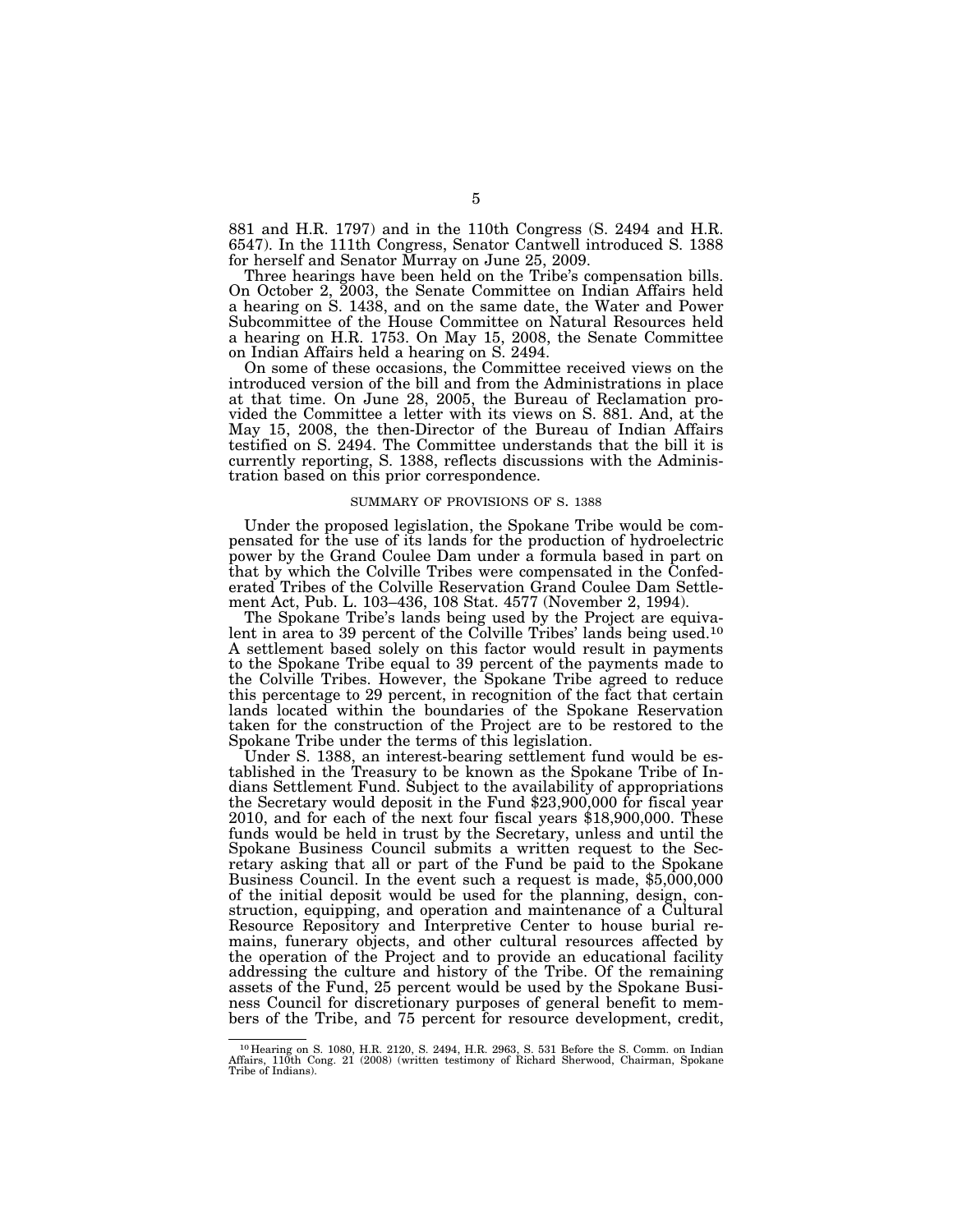scholarship, or reserve, investment, and economic development programs.

In addition, under S. 1388, beginning on March 1, 2010, the Administrator of the Bonneville Power Administration (Administrator) would pay the Tribe an amount equal to 29 percent of the annual payment due to the Colville Tribes under § 5(b) of the Colville Tribes Settlement Act for fiscal year 2009. On or before March 1 of each year thereafter, the Administrator would make annual payments to the Tribe equal to 29 percent of the Colville Tribes payment for the previous fiscal year. These funds, upon payment to the Tribe, could be used or invested by the Spokane Business Council in the same manner and for the same purposes as other Spokane Tribe government funds.

Beginning in fiscal year 2020, S. 1388 would allow the Administrator to take a \$1,300,000 credit against these payments to the Tribe in most years. The credit would come from funds that the Administrator would otherwise owe the Department of Treasury.

Expenditure of funds transferred to the Tribe by the Administrator would not require approval by the Secretary of the Interior or the Administrator, and these officials would have no trust responsibility for the investment, administration, or expenditure of those funds.

Section 9 discusses the transfer of administrative jurisdiction and restoration of ownership of certain lands. Sections 9(a) and (b) provide that the Secretary of the Interior is directed to transfer administrative jurisdiction for certain lands within the exterior boundaries of the Spokane Indian Reservation from the Bureau of Reclamation to the Bureau of Indian Affairs and that such lands would be held in trust for the benefit of the Spokane Tribe and remain a part of the Spokane Indian Reservation. These lands would be subject to the same trust responsibility as other tribal land held in trust within the Reservation. These lands would also be subject to a reservation of perpetual rights and easement on behalf of the United States regarding the use of these lands as is necessary for the operation of the Columbia Basin Project, which includes Grand Coulee Dam, and existing recreational facilities owned or permitted by the United States.

Because the lands involved in section 9 include a boundary between the Spokane Tribe and the Confederated Tribes of the Colville Reservation, section 9(c) provides that nothing in section 9 establishes or affects the precise location of the actual boundary between the Spokane Indian Reservation and the Colville Reservation along the Columbia River, the respective use rights of each Tribe in Lake Roosevelt as reserved by the Act of June 29, 1940 (16 U.S.C. § 835d), or the common boundary of the Indian zones established pursuant to the 1940 Act.

Section 9(c) also recognizes an agreement between the Spokane Tribe and the Confederated Tribes of the Colville Reservation that was formalized in a Joint Resolution adopted by the two Tribes on September 17, 1973. The Joint Resolution provides—

(1) that the common boundary of the enlarged Indian zones between the Spokane and Colville Reservations follow the center line of Roosevelt Lake without reference to the course of the submerged Columbia River so that the Spokane Indian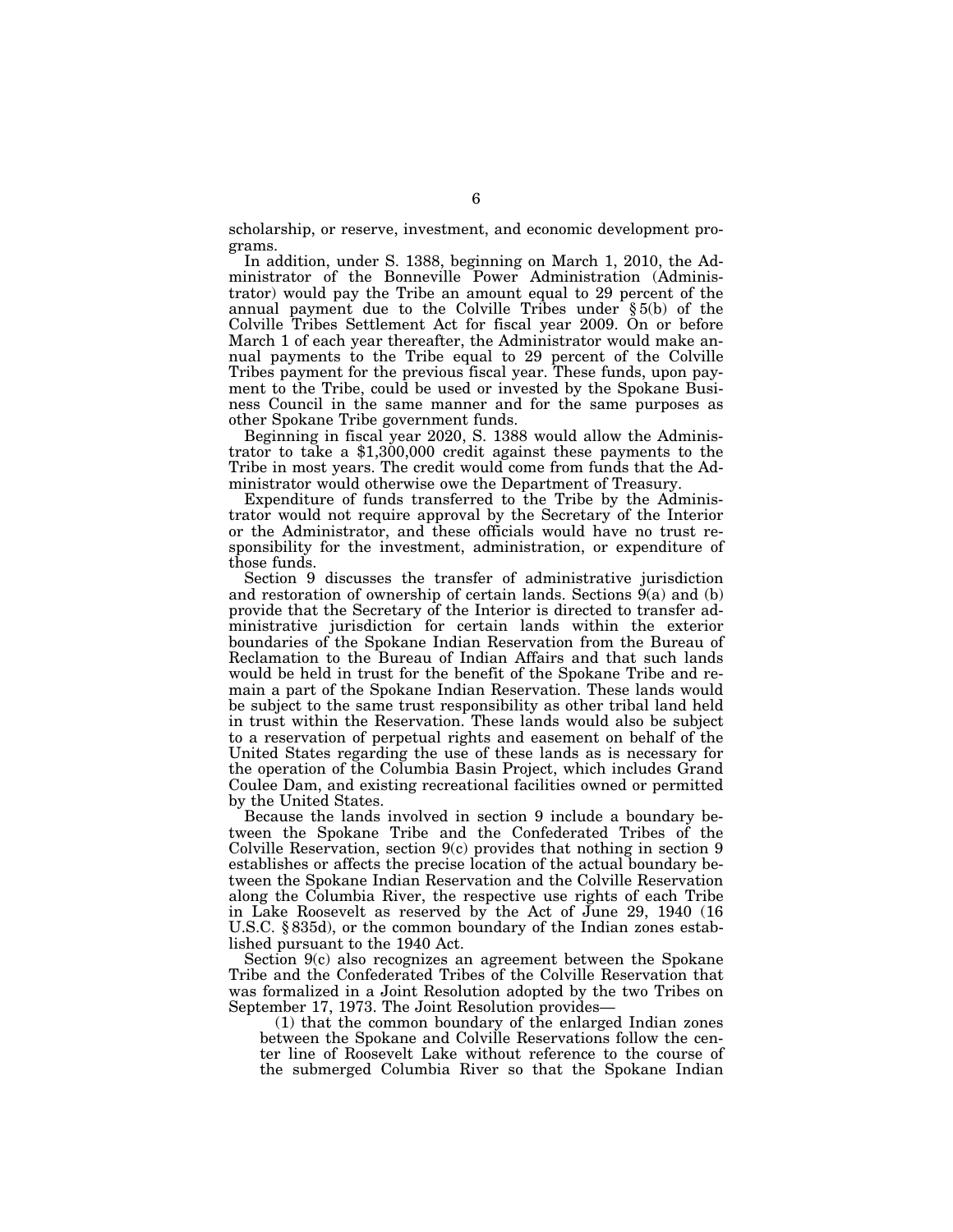zone will be to the east of said center line and the Colville Indian zone to the west;

(2) that the Tribes establish a policy of reciprocity within both Indian zones where they are adjacent to each other with the cross deputization of game wardens, patrols, and other officers and uniformity in the administration of tribal rights and jurisdiction in that area.

(3) that there be reserved for later negotiations and accord the question of where the actual common boundary between the two reservations exists on the bottom of the Roosevelt Lake, that is, whether it is at the center line or the west bank of the submerged Columbia River.

Finally, to help ensure coordinated and consistent management of the Project, the Recreation Area, and the tribal lands, Section 9(d) also directs the Tribe and the relevant agencies of the Department of the Interior to enter into a memorandum of understanding regarding the lands. A similar agreement has already been reached between the Tribe and the State of Washington Department of Fish and Wildlife for management of law enforcement activities on acreage covered by the Act.

Section 10 provides that the making of the prescribed payments by the Secretary of the Interior and the Administrator, together with the restoration of ownership and the taking of the specified land into trust on behalf of the Tribe, would constitute full satisfaction of the Spokane Tribe's claims for past and continued use of tribal lands and to a fair share of hydroelectric revenues generated as a result of the use of those lands.

Section 11 would authorize the appropriation of such funds as are necessary to accomplish its purpose.

Section 12 states that the Act would not establish any precedent or is binding upon the Southwestern Power Administration, Western Area Power Authority, or Southeastern Power Administration.

#### SECTION-BY-SECTION OF S. 1388

#### *Section 1. Short title*

Section 1 states that the Act may be cited as the ''Spokane Tribe of Indians of the Spokane Reservation Grand Coulee Dam Equitable Compensation Settlement Act.''

#### *Section 2. Findings*

Section 2 provides findings made by Congress that describe the background and reasons for this legislation.

#### *Section 3. Purpose*

Section 3 states that the purpose of this Act is to provide fair and equitable compensation to the Tribe for the use of its land for the generation of hydropower by the Grand Coulee Dam.

# *Section 4. Definitions*

Section 4 provides definitions for various terms used in the Act.

### *Section 5. Settlement Fund*

Section 5(a) establishes an interest-bearing settlement fund account in the Treasury of the United States to be known as the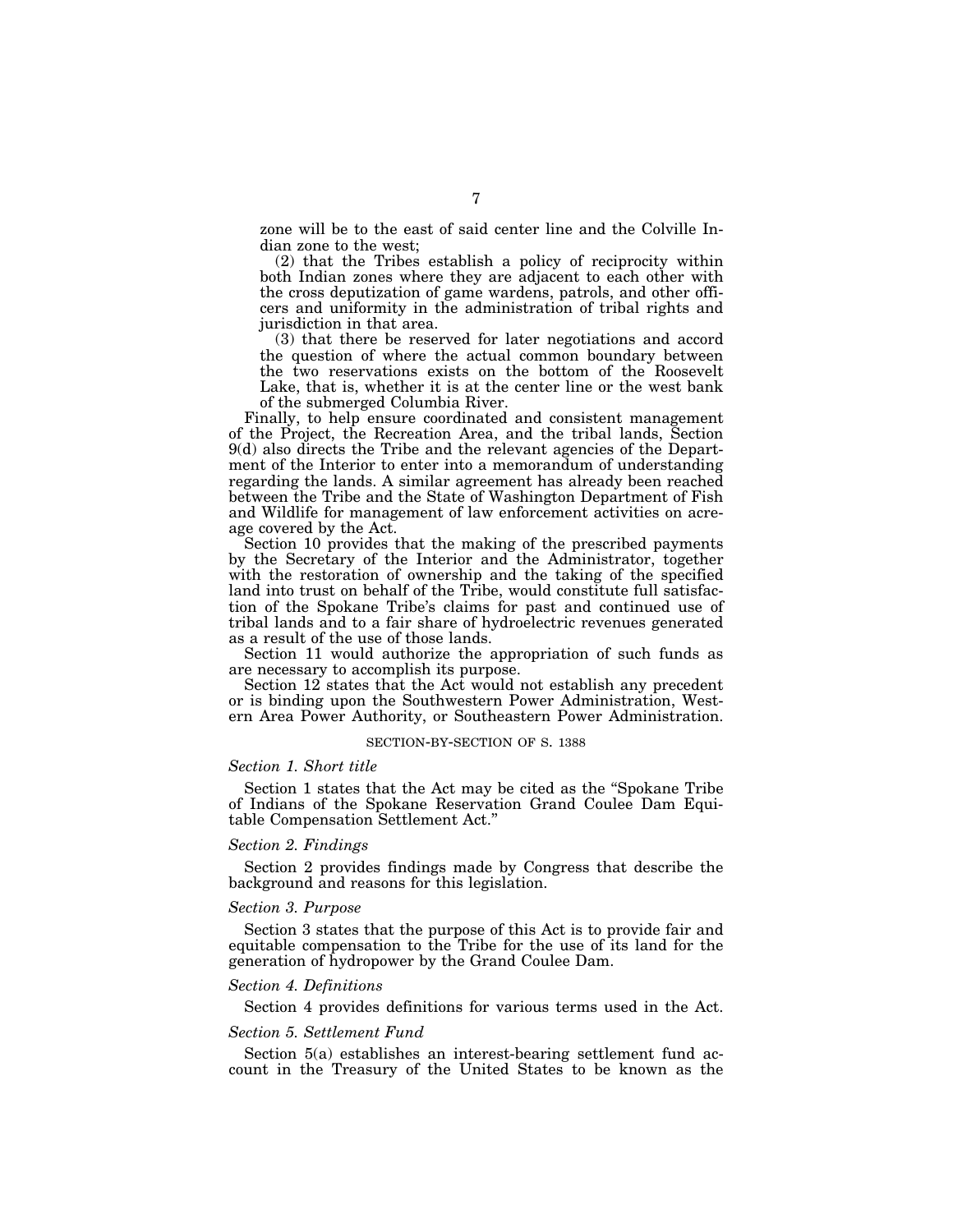''Spokane Tribe of Indians Settlement Fund,'' consisting of amounts deposited in the Fund under subsection (b) and any interest earned on investment of amounts in the Fund.

Section 5(b) provides that, from amounts made available under section 11, for fiscal year 2010, the Secretary shall deposit in the Fund \$23,900,000, and for each of the 4 fiscal years thereafter, the Secretary shall deposit in the Fund \$18,900,000.

Section 5(c) provides that the Fund shall be maintained and invested by the Secretary in accordance with the Act of June 24, 1938 (25 U.S.C. § 162a).

Section 5(d) provides that at any time after funds are deposited into the Fund, the Spokane Business Council may submit to the Secretary written notice of the adoption by the Spokane Business Council of a resolution requesting that the Secretary pay all or portion of the amounts in the Fund to the Spokane Business Council, and provides further that not later than 60 days after receipt of such notice, the Secretary shall pay the amount requested to the

Spokane Business Council.<br>Section 5(e) provides that, of the initial deposit under subsection  $(b)(1)$ , \$5,000,000 shall be used by the Spokane Business Council for the planning, design, construction, equipping, and continuing operation and maintenance of a Cultural Resource Repository and Interpretive Center to house, preserve, and protect the burial remains and funerary and cultural resources affected by the operation of the Grand Coulee Dam, and provide an interpretive and educational facility regarding the culture and history of the Spokane Tribe. The section also provides that the funding of these activities does not alter or affect any authority, obligation, or responsibility of the United States under the Native American Graves Protection and Repatriation Act (25 U.S.C. §§ 3001 *et seq.*), the Archaeological Resources Protection Act (16 U.S.C. §§ 470aa *et seq.*), the National Historic Preservation Act (16 U.S.C. §§ 470 *et seq.*), or the National Environmental Policy Act of 1969 (42 U.S.C. §§ 4321 *et seq.*). Of all other amounts deposited in the Fund (including interest generated on those amounts), 25 percent shall be reserved by the Spokane Business Council and used for discretionary purposes of general benefit to all members of the Spokane Tribe, and 75 percent shall be used by the Spokane Business Council to carry out resource development programs, credit programs, scholarship programs, or reserve, investment, and economic development programs.

### *Section 6. Payments by the Administrator*

Section 6(a) provides that on March 1, 2010, the Administrator shall pay to the Tribe an amount equal to 29 percent of the Computed Annual Payment for fiscal year 2009.11

Section 6(b) provides that not later than March 1, 2011, and March 1 of each year thereafter, the Administrator shall pay the Tribe an amount equal to 29 percent of the Computed Annual Payment for the preceding fiscal year.

Section  $6(c)$  provides that in accordance with the payment schedule described in subsection (b), the Administrator shall make com-

 $11$  "Computed Annual Payment" is defined in section 4 of the bill as the payment calculated under paragraph 2.b. of the Colville Settlement Agreement, without regard for any increase or decrease in the payment under sect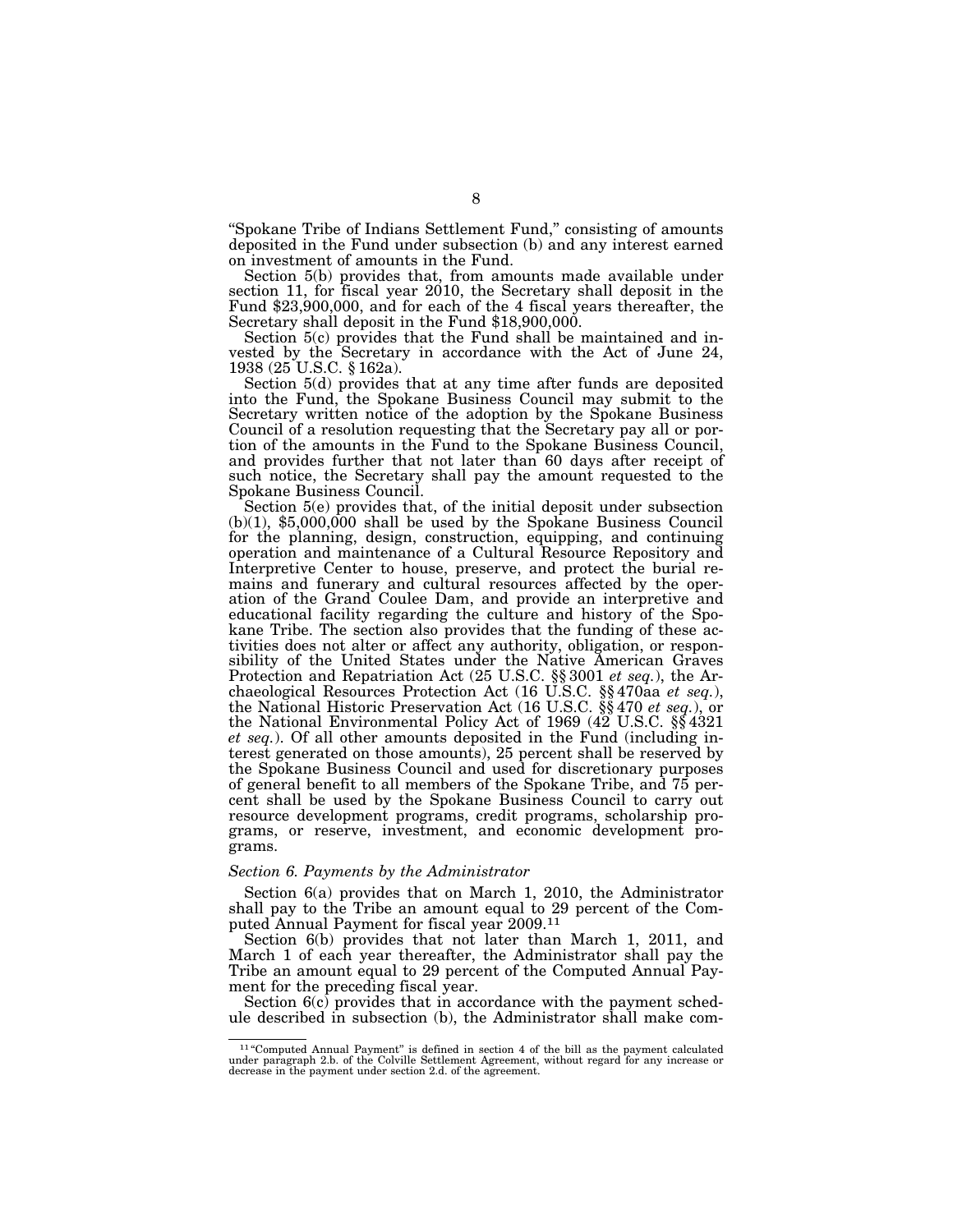mensurate cost reductions in expenditures, on an annual basis, to recover each payment to the Tribe under this section.

## *Section 7. Treatment after funds are paid*

Section 7(a) provides that payments made to the Spokane Business Council or Spokane Tribe under section 5 or 6 may be used or invested by the Business Council in the same manner and for the same purposes as the Tribe's other governmental funds.

Section  $7(b)$  provides that neither the Secretary nor the Administrator shall have any trust responsibility for the investment, supervision, administration, or expenditure of any funds after the date on which the funds are paid to the Spokane Business Council or Spokane Tribe under section 5 or 6.

Section 7(c) provides that the payments of all funds to the Spokane Business Council and Spokane Tribe under sections 5 and 6, and the interest and income generated by the funds, shall be treated in the same manner as payments under section 6 of the Saginaw Chippewa Indian Tribe of Michigan Distribution of Judgment Funds Act (100 Stat. 677).12

Section 7(d) provides that after the date on which funds are paid to the Spokane Business Council or Spokane Tribe under section 5 or 6, the funds shall constitute Spokane Tribe governmental funds and shall be subject to an annual tribal government audit.

# *Section 8. Repayment credit*

Section 8(a) provides that the Administrator shall deduct from the interest payable to the Secretary of the Treasury from net proceeds (as defined in section 13 of the Federal Columbia River Transmission System Act (16 U.S.C. § 838k)) in fiscal year 2020, \$1,300,000; and in each subsequent fiscal year in which the Administrator makes a payment under section 6, \$1,300,000.

Section  $8(b)(1)$  provides that except as provided in paragraphs  $(2)$ and (3), each deduction made under this section shall be a credit to the interest payments otherwise payable by the Administrator to the Secretary of the Treasury during the fiscal year in which the deduction is made, and shall be allocated pro rata to all interest payments on debt associated with the generation function of the Federal Columbia River Power System that are due during the fiscal year. Section 8(b)(2) provides that if, in any fiscal year, the deduction is greater than the amount of interest due on debt associated with the generation function for the fiscal year, the amount of the deduction that exceeds the interest due on debt associated with the generation function shall be allocated pro rata to all other interest payments due during the fiscal year. Section 8 (b)(3) provides that to the extent that a deduction exceeds the total amount of interest described in paragraphs (1) and (2), the deduction shall be applied as a credit against any other payments that the Administrator makes to the Secretary of the Treasury.

 $12$  Section 6 of the Saginaw Chippewa Act provides that distributions of certain funds paid to that tribe under the Act to its enrolled members are not subject to Federal, State, or local income taxes and that such distr financial assistance or other benefits under the Social Security Act to such tribal member or<br>the member's household, or (2) any other Federal financial assistance or benefit to which the<br>tribal member or member's househol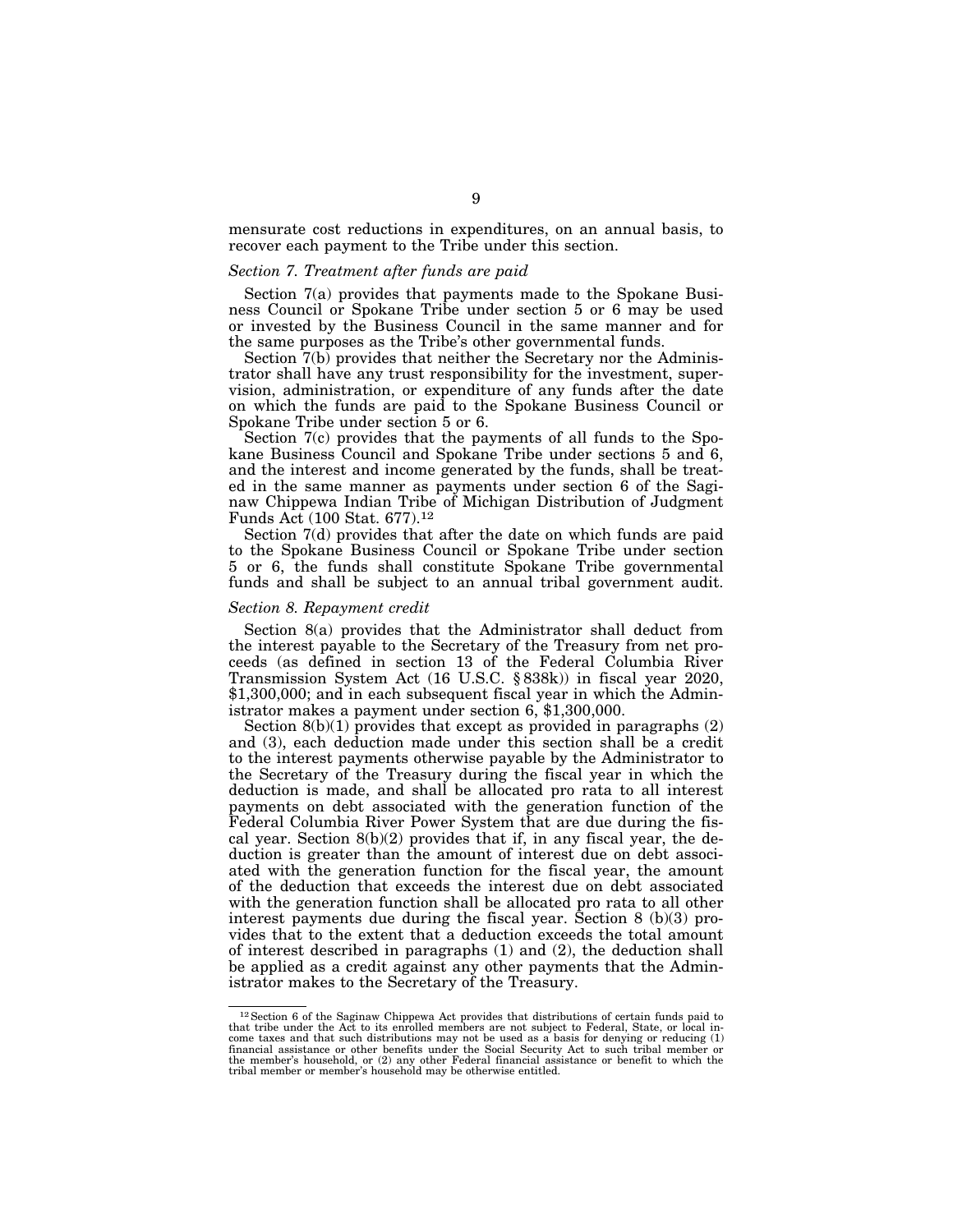# *Section 9. Transfer of administrative jurisdiction and restoration of ownership of land*

Section 9(a) provides that the Secretary shall transfer administrative jurisdiction from the Bureau of Reclamation to the Bureau of Indian Affairs over all land acquired by the United States under the Act of June 29, 1940 (16 U.S.C. § 835d), that is located within the exterior boundaries of the Spokane Indian Reservation established pursuant to the Executive Order of January 18, 1881.

Section 9(b)(1) provides that all land transferred under this section shall be held in trust for the benefit and use of the Tribe and shall remain part of the Spokane Indian Reservation.

Section 9(b)(2) provides that the Federal trust responsibility for all land transferred under this section shall be the same as the responsibility for other tribal land held in trust within the Spokane Indian Reservation.

Section 9(c) provides that nothing in this section establishes or affects the precise location of the boundary between the Spokane Indian Reservation and the Colville Reservation along the Columbia River and Lake Roosevelt or the agreements and rights established and provided for in the Act of June 29, 1940 (16 U.S.C. § 835d).

Section  $9(d)(1)$  provides that the United States reserves a perpetual right, power, privilege, and easement over the land transferred under this section to carry out the Columbia Basin Project under the Columbia Basin Project Act (16 U.S.C. §§ 835 *et seq*.). Section  $9(d)(2)$  provides further that the rights reserved under paragraph (1) further include the right to operate, maintain, repair, and replace boat ramps, docks, and other recreational facilities owned or permitted by the United States and existing on the date of enactment of this Act. Section  $9(d)(3)$  provides that land transferred under this section that, before the date of enactment of this Act, was included in the Lake Roosevelt National Recreation Area shall remain part of the Recreation Area, and further provides that nothing in this section shall affect the authority or responsibility of the National Park Service to administer the Lake Roosevelt National Recreation Area under the Act of August 25, 1916 (39 Stat. 535, chapter 408; 16 U.S.C. §§ 1 *et seq*.). Section 9(d)(4) provides that the cognizant agencies of the Department of the Interior shall enter into a memorandum of understanding with the Tribe to provide for coordination in applying this subsection.

## *Section 10. Satisfaction of claims*

Section 10 provides that payment by the Secretary under section 5 and by the Administrator under section 6 and restoration of ownership of land in trust under section 9 constitute full satisfaction of the claim of the Tribe to a fair share of the annual hydropower revenues generated by the Grand Coulee Dam project for the past and continued use of land of the Tribe for the production of hydropower at the Dam.

### *Section 11. Authorization of appropriations*

Section 11 authorizes the appropriation of such sums as are necessary to carry out this Act.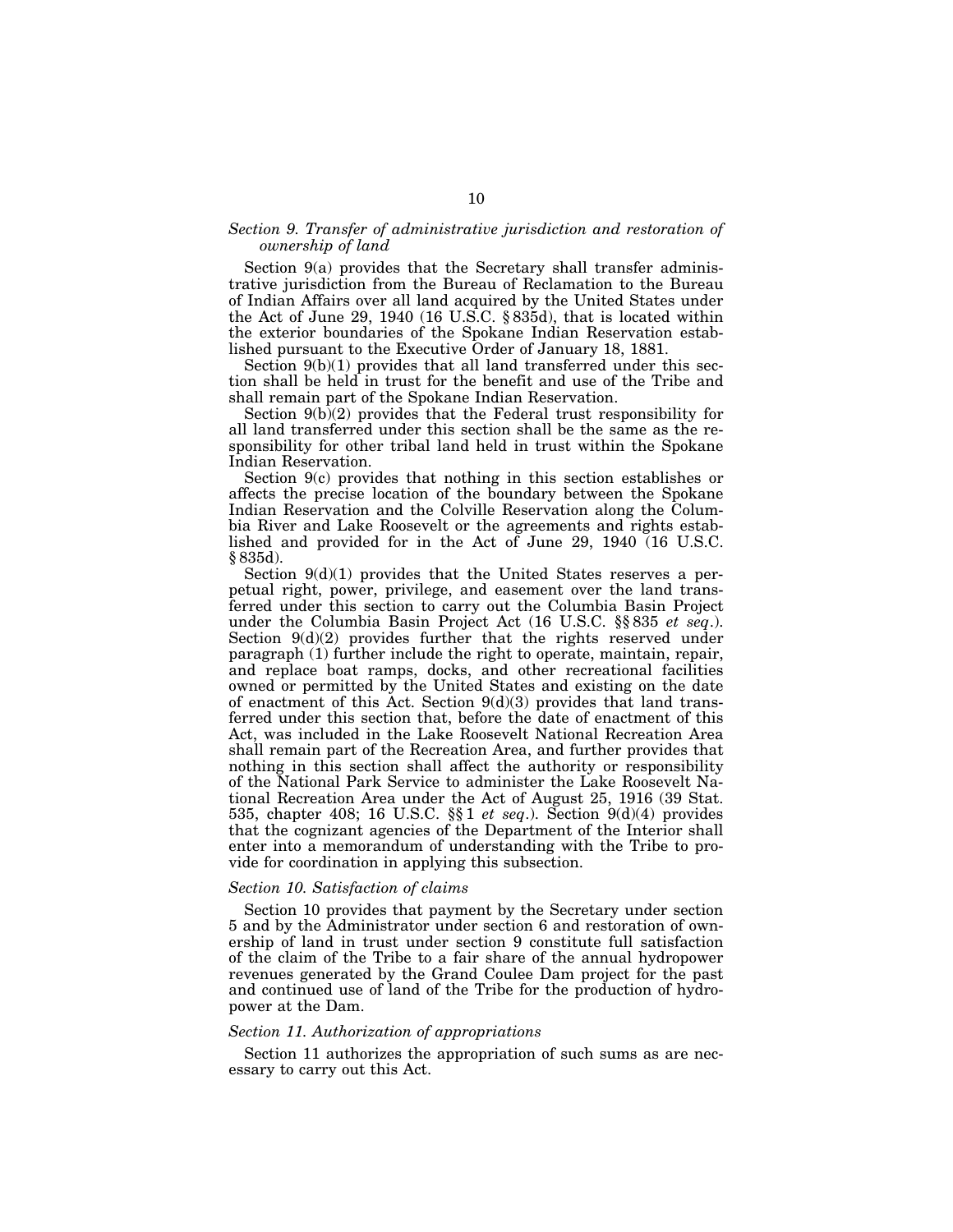# *Section 12. Precedent*

Section 12 provides that nothing in this Act establishes any precedent or is binding on the Southwestern Power Administration, Western Area Power Administration, or Southeastern Power Administration.

### COMMITTEE RECOMMENDATION AND TABULATION OF VOTE

On September 10, 2009, the Committee on Indian Affairs convened a business meeting to consider S. 1388 and other measures. By voice vote, the Committee voted to have the bill favorably reported without amendment.

### COST AND BUDGETARY CONSIDERATIONS

The cost estimate for S. 1388, as calculated by the Congressional Budget Office, is set forth below:

### *S. 1388—Spokane Tribe of Indians of the Spokane Reservation Grand Coulee Dam Equitable Compensation Settlement Act*

Summary: S. 1388 would provide compensation to the Spokane Tribe of Indians for the use of tribal lands to generate hydroelectric power by the Grand Coulee Dam. The bill would require the Bonneville Power Administration (BPA) to make annual payments to the tribe from receipts generated from the sale of electricity. CBO estimates that those payments would increase direct spending by \$8 million over the 2010–2019 period.

The bill also would create the Spokane Tribe of Indians Settlement Fund as compensation for land taken to build the Grand Coulee Dam. CBO estimates that implementing this provision would cost \$100 million over the 2010–2014 period, assuming appropriation of the authorized amounts.

Finally, beginning in 2020, the bill would reduce BPA's interest payments to the Treasury by \$1.3 million annually for as long as BPA makes payments to the tribe. Such reductions would increase direct spending by \$1.3 million a year starting in 2020.

S. 1388 contains no intergovernmental or private-sector mandates as defined in the Unfunded Mandates Reform Act (UMRA) and would impose no costs on state, local, or tribal governments.

Estimated cost to the Federal Government: The estimated budgetary impact of S. 1388 is shown in the following table. The costs of this legislation fall within budget functions 450 (community and regional development) and 270 (energy).

|                              | By fiscal year, in millions of dollars- |      |                                              |          |      |              |          |          |      |      |                  |                 |
|------------------------------|-----------------------------------------|------|----------------------------------------------|----------|------|--------------|----------|----------|------|------|------------------|-----------------|
|                              | 2010                                    | 2011 | 2012                                         | 2013     | 2014 | 2015         | 2016     | 2017     | 2018 | 2019 | $2010 -$<br>2014 | $2010-$<br>2019 |
| CHANGES IN DIRECT SPENDING   |                                         |      |                                              |          |      |              |          |          |      |      |                  |                 |
| Estimated Budget Authority   | 6                                       | 6    | $-4$                                         | $\bf{0}$ | 0    | $\mathbf{0}$ |          | $\bf{0}$ | 0    |      | 8                | 8               |
| Estimated Outlays            | 6                                       | ĥ    |                                              |          | 0    | $\Omega$     | $\Omega$ | $\theta$ | 0    | 0    | 8                | 8               |
|                              |                                         |      | CHANGES IN SPENDING SUBJECT TO APPROPRIATION |          |      |              |          |          |      |      |                  |                 |
| Authorization Level          | 24                                      | 19   | 19                                           | 19       | 19   | 0            | 0        | $\bf{0}$ | 0    | 0    | 100              | 100             |
| <b>Estimated Outlays</b><br> | 24                                      | 19   | 19                                           | 19       | 19   | 0            |          |          | 0    | 0    | 100              | 100             |

Basis of estimate: For this estimate, CBO assumes that the bill will be enacted near the start of fiscal year 2010 and that the authorized amounts will be appropriated each year.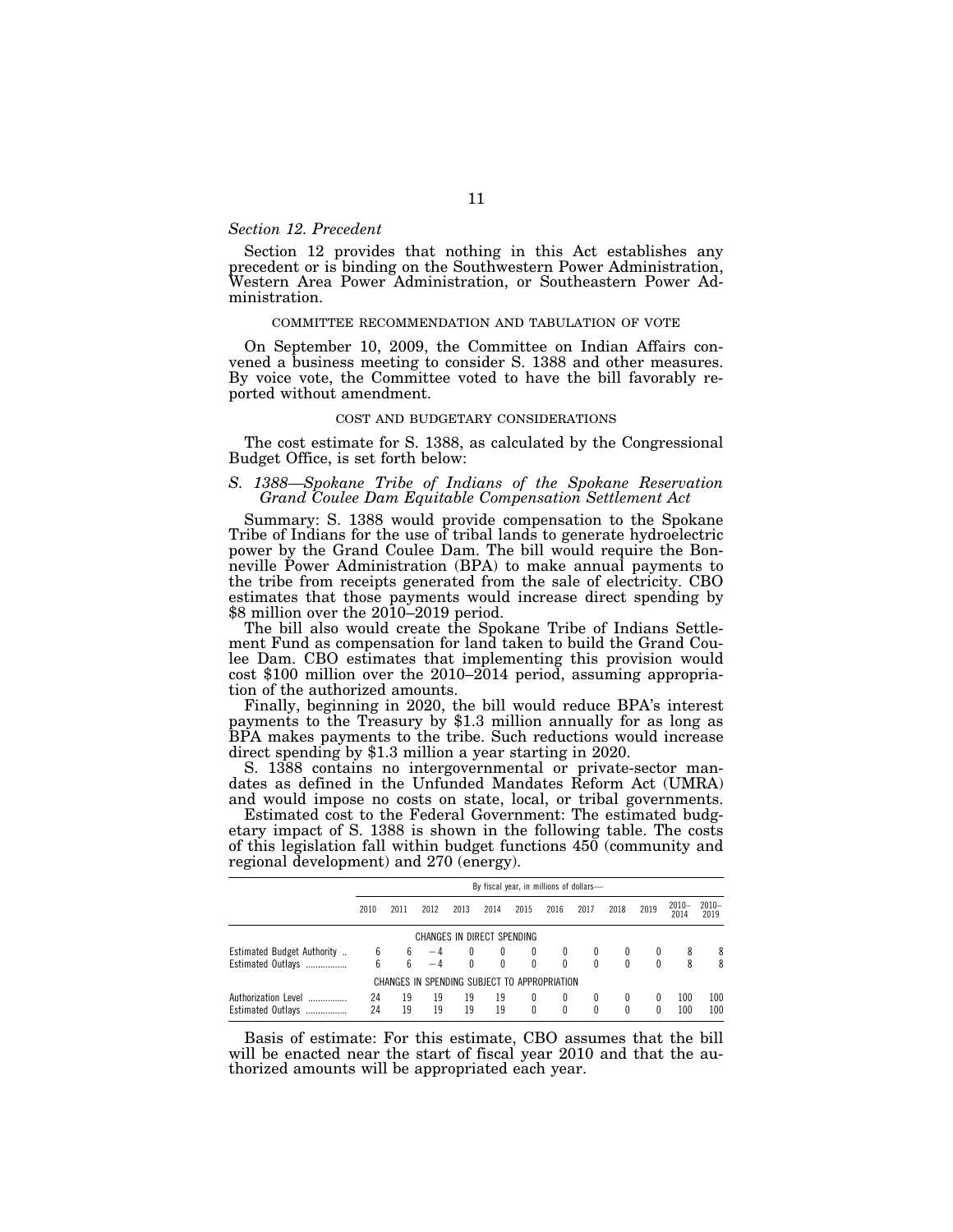# *Direct spending*

S. 1388 would require BPA to make annual payments to the Spokane Tribe. Under the bill, such payments would equal 29 percent of the annual payment BPA currently makes to the Colville Tribes. Those payments would continue so long as electricity continues to be generated at the Grand Coulee Dam. CBO estimates that payments to the Spokane Tribe would begin in 2010 and would average about \$6 million per year. Because BPA's operating costs are driven by market and environmental conditions that are difficult to control, CBO expects that the agency would not be able to offset the cost of this bill by reducing operating expenses as directed by the bill. Instead, we anticipate that BPA would increase the rates it charges for electricity to cover those costs.

Because BPA has already set the rates it will charge customers for electricity in 2010 and 2011, CBO expects that the agency would use reserve funds to make payments to the tribe in those years. Information from BPA indicates that the agency has already collected roughly \$8 million to cover a portion of payments the agency anticipated it might be obligated to make to the tribe if legislation similar to S. 1388 were enacted. CBO expects that, under the bill, BPA would spend \$12 million of reserves for payments to the tribe in 2010 and 2011 and that the agency would raise its rates in 2012 to replenish the portion of reserves paid to the tribe that was not specifically collected for that purpose (about \$4 million). CBO expects that, under current law, BPA would not spend reserve funds currently designated for making payments to the tribe because the agency has no authority or requirement to do so.

Beginning in 2012, CBO expects that the \$6 million annual payment to the Spokane tribe would become part of BPA's cost structure and would be fully offset by an increase in the rates it charges for electricity.

## *Spending subject to appropriation*

S. 1388 would create the Spokane Tribe of Indians Settlement Fund as compensation for land taken to build the Grand Coulee Dam. The bill would authorize the appropriation of \$100 million over the 2010–2014 period to that fund. Assuming appropriation of the authorized amounts, CBO estimates that implementing S. 1388 would cost \$100 million over the 2010–2014 period.

Payments to certain tribal trust funds that are held and managed in a fiduciary capacity by the federal government on behalf of Indian tribes are treated as payments to a nonfederal entity. As a result, CBO expects that the entire amount deposited to the fund in any year would be recorded as budget authority and outlays in that year. The Secretary of the Interior would be required to invest the appropriated funds in government securities until those funds are expended by the tribe. Subsequently, the trust fund would be nonbudgetary, and any use of such funds and interest payments to the tribes would have no effect on the federal budget.

Intergovernmental and private-sector impact: S. 1388 contains no intergovernmental or private-sector mandates as defined in UMRA and would impose no costs on state, local, or tribal governments. The payments authorized by this bill would benefit the Spokane Tribe.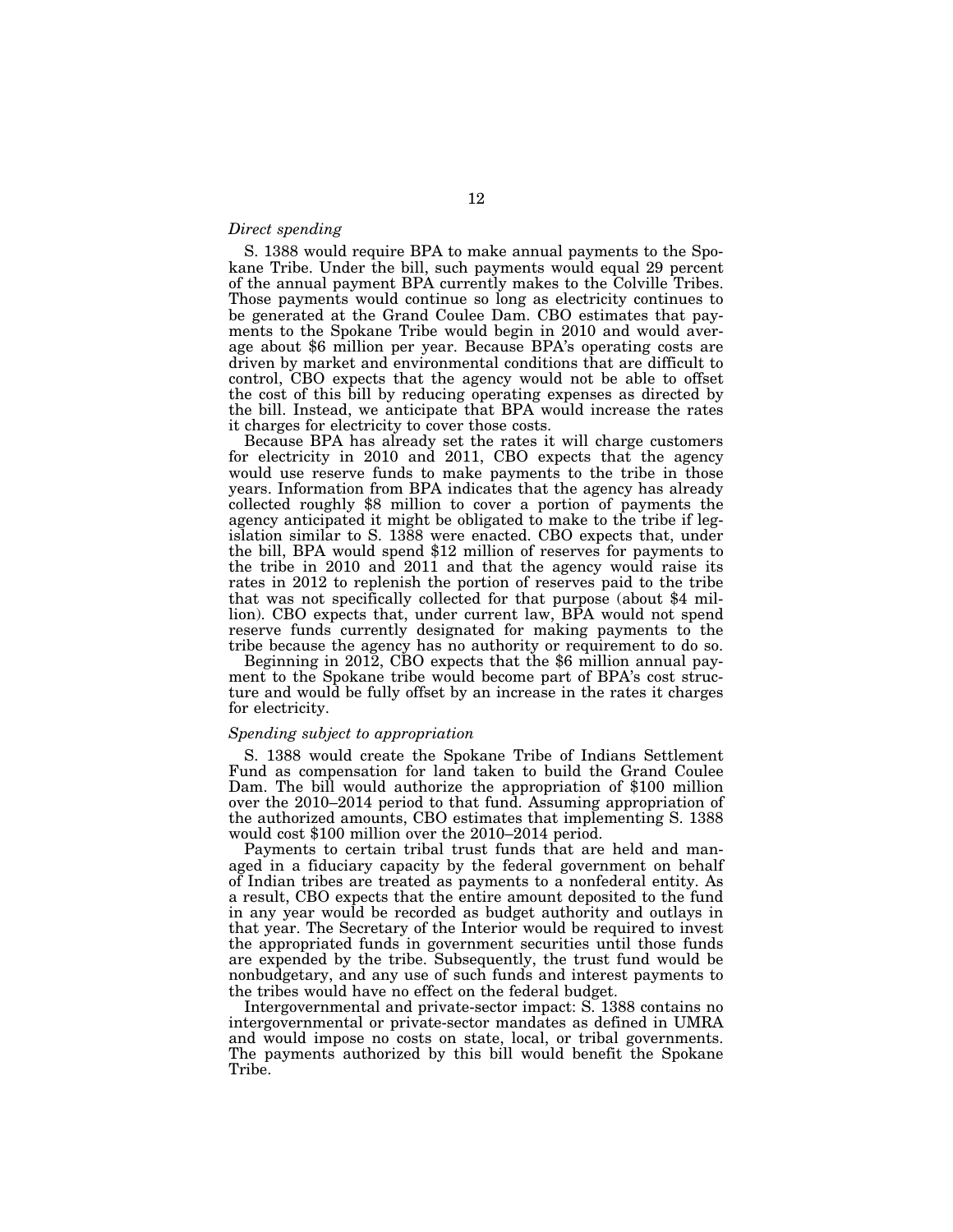Estimate prepared by: Federal costs: Jeff LaFave; Impact on state, local, and tribal governments: Melissa Merrell; Impact on the private sector: Marin Randall.

Estimate approved by: Theresa Gullo, Deputy Assistant Director for Budget Analysis.

# EXECUTIVE COMMUNICATION

The Committee has not received an executive communication from the Administration on the provisions of S. 1388.

### REGULATORY AND PAPERWORK IMPACT STATEMENT

Paragraph 11(b) of rule XXVI of the Standing Rules of the Senate requires that each report accompanying a bill evaluate the regulatory and paperwork impact that would be incurred in carrying out the bill. The Committee has concluded that the regulatory and paperwork impacts of S. 1388 should be de minimis.

### CHANGES IN EXISTING LAW

In compliance with subsection 12 of rule XXVI of the Standing Rules of the Senate, the Committee states that the enactment of S. 1388 makes no changes to existing law.